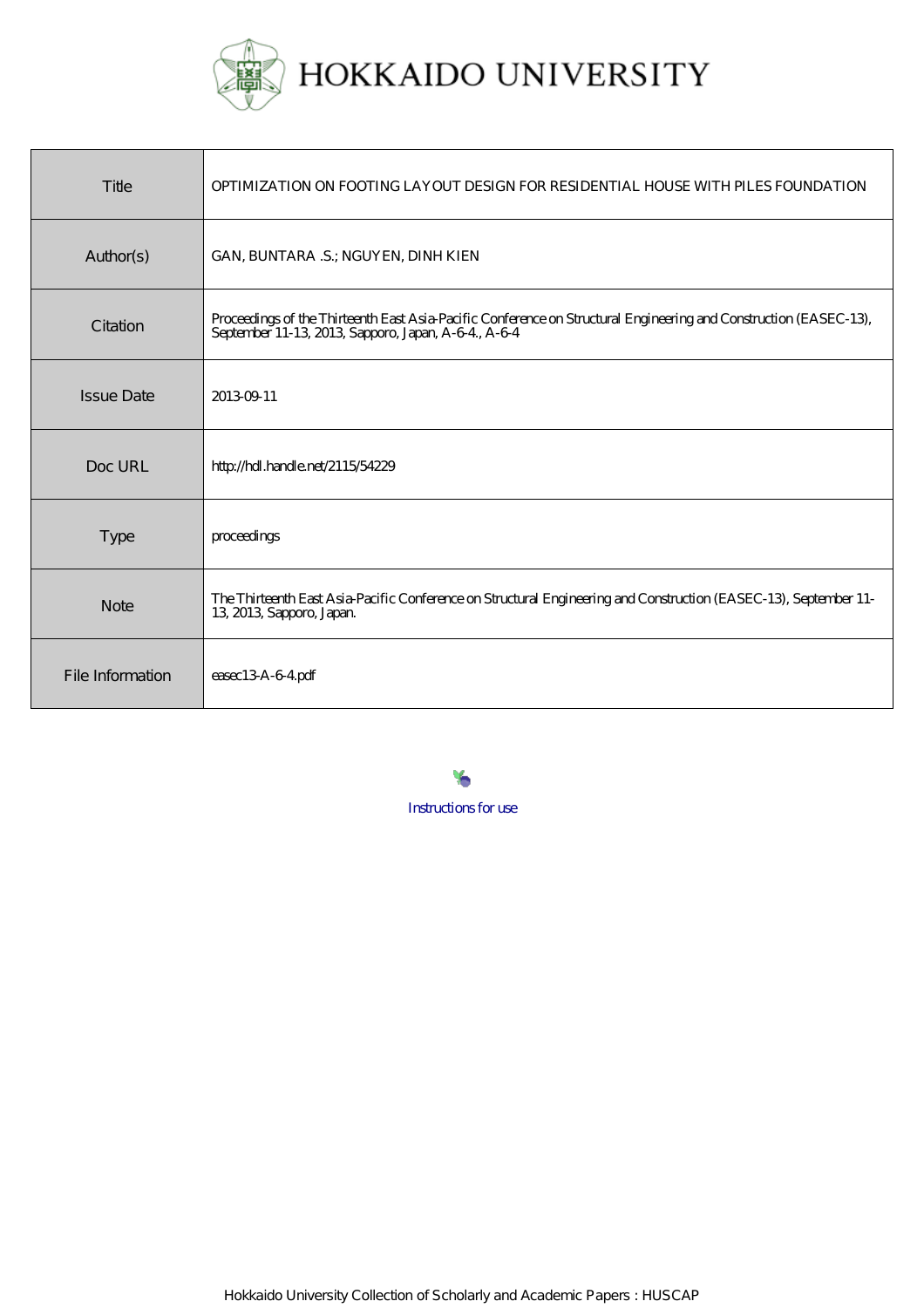# **OPTIMIZATION ON FOOTING LAYOUT DESIGN FOR RESIDENTIAL HOUSE WITH PILES FOUNDATION**

Buntara .S.  $GAN^{1*†}$ , and NGUYEN Dinh Kien<sup>2</sup>

1 *Department of Architecture, College of Engineering, Nihon University, Japan*  2 *Institute of Mechanics, VAST, Vietnam* 

### **ABSTRACT**

In design practice, positioning piles foundation on footing layout of a residential house is usually based on empirical judgments and long working experiences of a designer. Heuristically, the pile positions are decided at locations such as/either: a corner; an intersection; endways of footing layout and/or under columns of the house. These empirical judgments in positioning of piles are necessary to avoid excessive bending moments acting on the footing layout from vertical loads of the house. Besides, the coincidence of both the centre of weight and shear centre of the foundation is necessary in order to eliminate the horizontal torsional effects under horizontal loadings during earthquakes. The present study is aimed at eliminating the horizontal torsional effects during the earthquakes occurrences by reducing the eccentricity distance between the centre of weight and shear centre, while satisfying the heuristically habit of the designer in designing pile foundations on the footing layout of residential houses. In this study, a genetic algorithm (GA) is proposed as a design tool for piles placing on the footing of residential housing. The layout of footing is encoded into an individual population, which contains genetic information of pile positions. The best goodness of the total fitness function will result in a layout design of a footing layout of residential housing. An example of footing layout design is demonstrated to show the effectiveness of the present study as a decision making tool in design practice.

**Keywords:** Pile Foundation, Layout Design, Genetic Algorithm, Optimization.

### **1. INTRODUCTION**

<u>.</u>

It is the nature of design works that repetitive efforts of structural analyses are required to obtain optimal solutions of design. During designing a continuous footing layout of pile foundation, it is cumbersome to do structural analyses repetitively for all different possible arrangements of piles on the footing layout. A similar kind of study on placing of piles optimization is hardly found in the publications. The least weight design of pile foundation (Hoback and Truman 1993) and differential settlement of raft foundation (Kim et al. 2001) are two kinds of different optimizations which can be found in the publications. In both studies, the optimality and nonlinear criteria

<sup>\*†</sup> Corresponding author: Email: buntara@arch.ce.nihon-u.ac.jp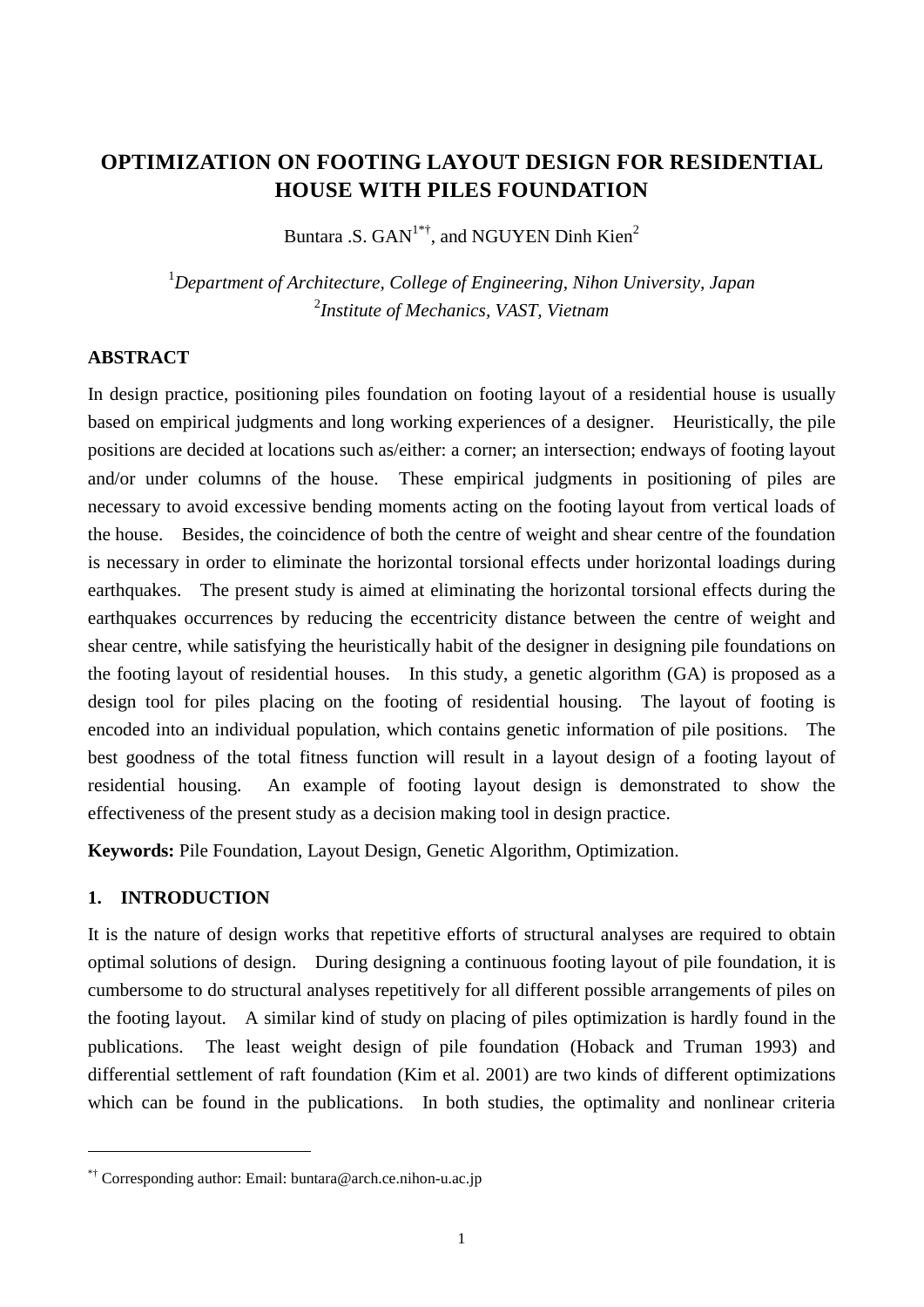approaches were used as the basis criteria for placing pile design based on the least weight of piles and against the settlement problems. In this study, a simple method by means of GA is introduced to mimic the heuristic judgments of practitioners for solving the pile foundation layout design problem.

## **2. GENERAL ASSUMPTION**

Assumptions considered in current study are: a. Structural and design analyses to assure the safety of the house have been evaluated beforehand; b. Pile foundations have been evaluated to be adequate to support the house within soil bearing capacities; c. Flat depth of soil bearing bed which supports the piles.

Therefore, the present study only focus on the optimization of designing the layout of pile under the house to eliminate the horizontal torsional effects during the occurrences of earthquakes while replacing the designers' empirical judgments in placing the piles.

## **3. GENETIC ALGORITHM**

GA is one among the trendy computation algorithms for searching problems based on the mechanics of natural selection and genetics of living organism (Goldberg 1999). The essential effort in developing a layout design method for pile foundation is how to define the input parameters which have to be encoded into genes to form a chromosome of an individual population.

## **3.1. Encoding Scheme**

An example of continuous footing layout is used to illustrate an encoding scheme proposed in present study. Figure 1 shows an encoding scheme of an irregular continuous footing layout as an individual population which is presented by a chromosome string consists of binary filled cells as genetics information. If the value of the gene is one, it means that there is a pile inside the cell. Obviously, if the value of the gene is zero, there is no pile exist in the cell.

## **3.2. Fitness Functions**

In this study, three constraints which are converted into penalty functions (Michalewicz 1994) to evaluate the total fitness of each individual in the population are adopted.



Chromosome String 010000100001000001000010

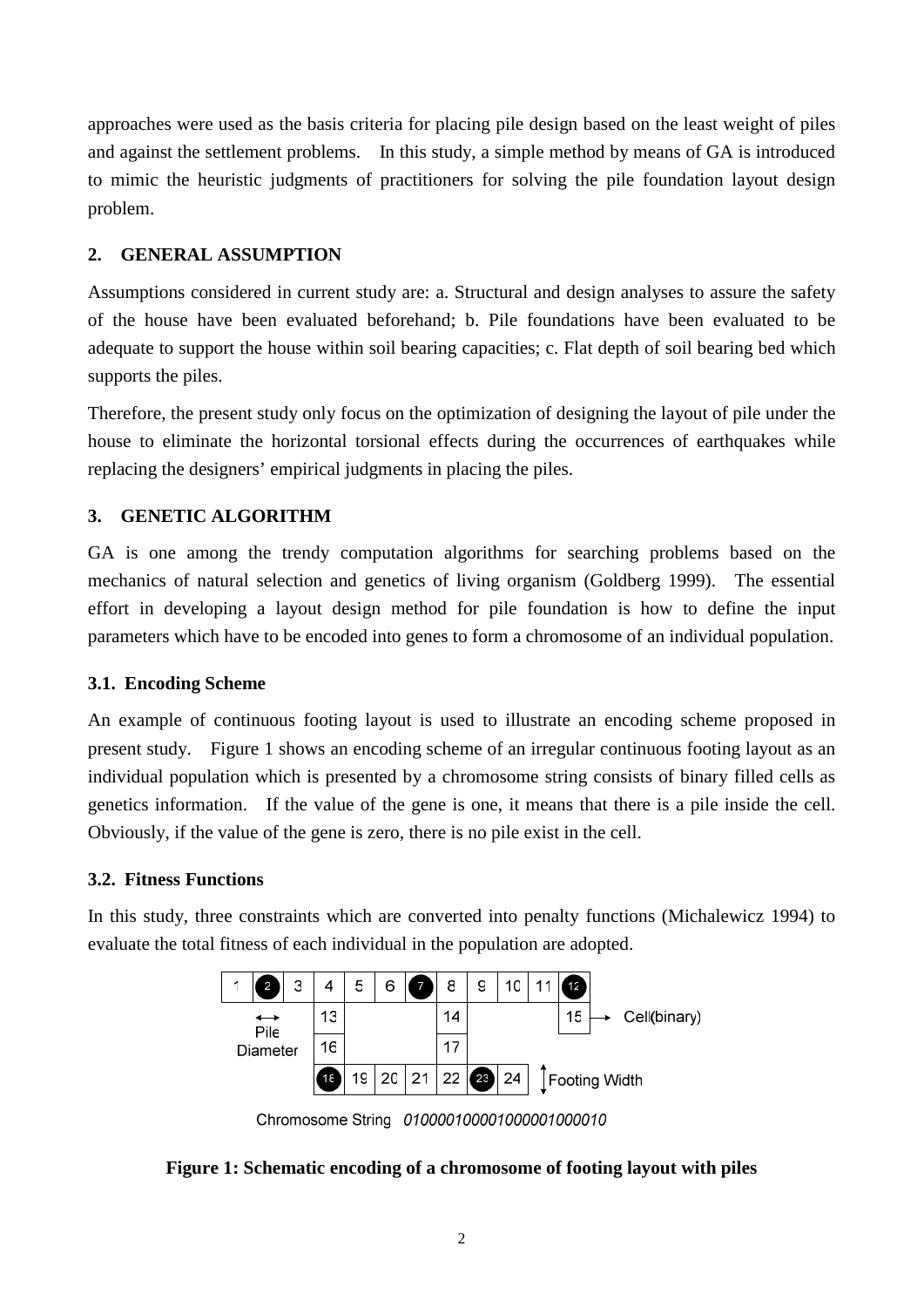#### **3.3. Total Fitness Functions**

The total fitness evaluation, *FT*, for an individual population is defined from a multiplication of four predefined fitness functions.

$$
FT = F1 \times F2 \times F3 \times F4 \tag{1}
$$

The total fitness evaluation considered herein is to facilitate the main fitness function, *F1*, which is aimed to eliminate the torsional effects by positioning both the center of gravity and shear center as close as possible with the penalty functions, *F2*-*F4* which can mimic the heuristic judgments of designers in arranging the piles on the footing layout.

All the functions are converted into a non-dimensional and non-zero shifted linear equation with the best fitness value of *1.0* and the worst fitness value of *2.0*. The non-zero shifted functions are necessary in order to use the equation (1).

#### **3.3.1. Center to center distance,** *F1* **function**

Assuming constant lateral stiffness for all piles on the footing in the *x* and *y* directions, the shear center can be calculated from static moment equations as follow,

$$
X_{S} = \frac{\sum_{i=1}^{np} k_{yi} \cdot x_{i}}{\sum_{i=1}^{np} k_{yi}} , Y_{S} = \frac{\sum_{i=1}^{np} k_{xi} \cdot y_{i}}{\sum_{i=1}^{np} k_{xi}}
$$
(2)

where, *np* is the total number of piles on the footing layout and,  $k_{xi}$  and  $k_{yi}$  are the lateral stiffness of *i* pile in the *x* and *y* directions, respectively. The center of gravity,  $(X_G, Y_G)$  is obtained from the vertical loadings which are transferred through the columns and/or walls to the footing. The center of gravity is given as an initial condition.

Thus, the distance between both center of gravity and shear center can be calculated from,

$$
D = \sqrt{(X_G - X_S)^2 + (Y_G - Y_S)^2} \tag{3}
$$

The best fitness evaluation of each individual population is obtained when the value of *D* is approaching or closes to zero. Hence, the torsional effects due to horizontal seismic loadings during the earthquakes can be eliminated. A non-dimensional and non-zero shifted of the fitness function *F1* is defined as follow,

$$
F1 = 2.0 - \left(1.0 - \frac{D}{D_w}\right)^{1/NT} \tag{4}
$$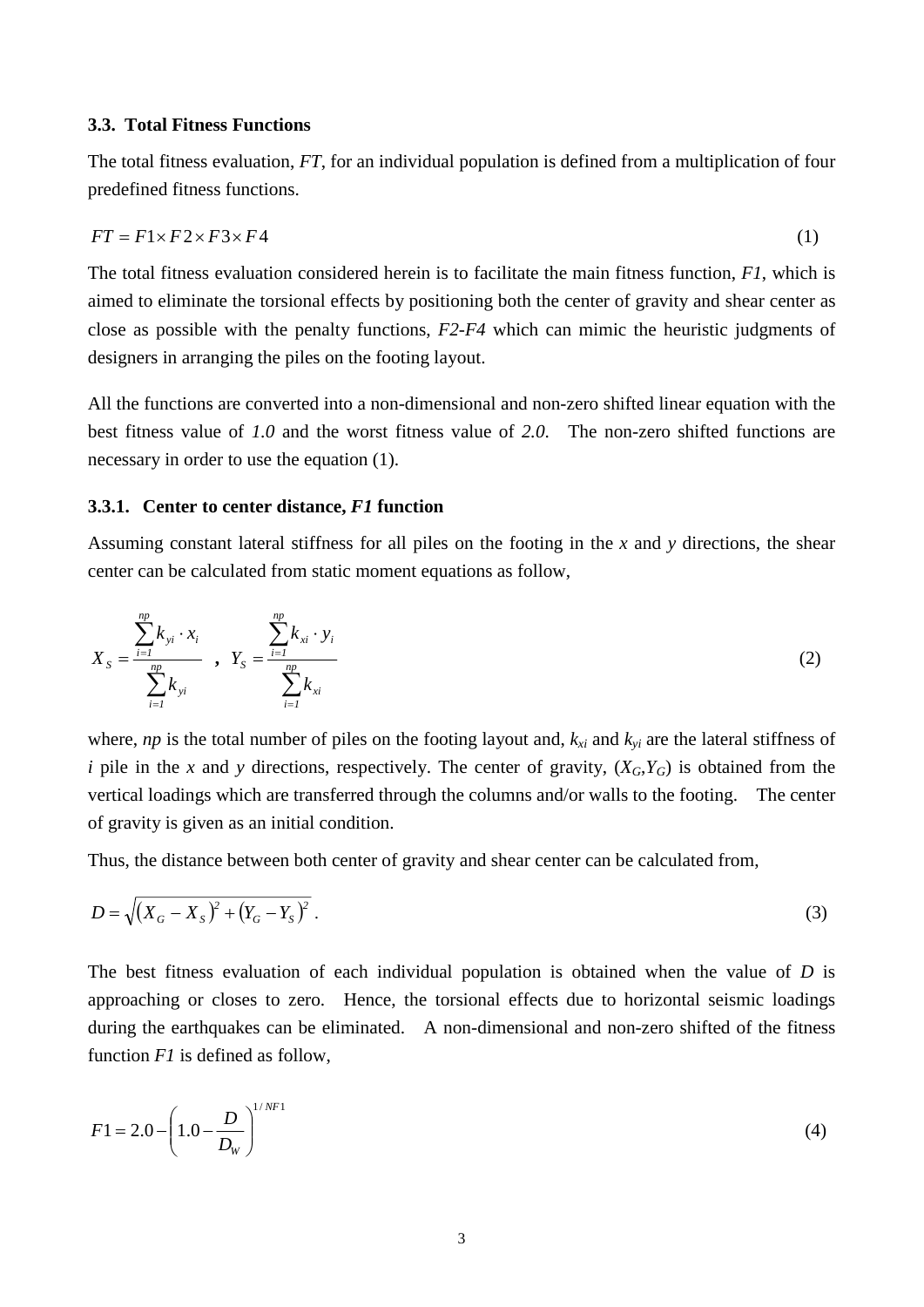where,  $D<sub>W</sub>$  is the distance which gives the worst fitness value where the shear center is defined at the outermost cell distance from the center of gravity. This farthest distance is traced at each cell of the footing layout at the very beginning step before applying the GA. An integer fraction constant value of the exponential term *NF* is used to accelerate the process of finding the best fitness individual population at each fitness function stated hereafter.

#### **3.3.2. Objective number of piles,** *F2* **function**

In order to constraint an objective number of piles on the footing layout, a non-dimensional and non-zero shifted of the fitness function *F2* is defined as follow,

$$
F2 = 2.0 - \left(1.0 - \frac{np - N_B}{N_B}\right)^{1/NF}
$$
 (5)

where, *np* is the counted total number of piles on the footing layout of one individual population.  $N_B$  is the objective number of piles on the footing layout which is obtained from the structural analyses of the upper structure of the footing.

#### **3.3.3. Minimum separation distance,** *F3* **function**

During the GA process, there are possibilities where two piles become too close by each other. These occurrences will be avoided by using a kind of constraint which can repel the surrounding piles whenever entering a predefined radius of influence. This function is a kind of penalty mechanism which can be defined in a fitness function.

$$
F3 = 2.0 - \left(1.0 - \frac{R}{R_W}\right)^{1/NF}
$$
 (6)

where, *R* is total amount of pile(s) within the radius of influence of a pile of concern and  $R_W$  is the possible maximum number of piles accumulated inside the radius of influence. This possible maximum number of piles is searched at each cell of the footing layout in the very beginning step before applying the GA.

#### **3.3.4. Pile at particular location,** *F4* **function**

In practice, a designer tends to place piles based on their heuristic judgments at intersection, corner or end-way of a footing layout. The following fitness function is formulated to give a best fitness value of *1.0* if the objective numbers of piles are filling all intersection, corner and end-way of the footing layout. A non-dimensional and non-zero shifted of the fitness function *F4* is defined as follow,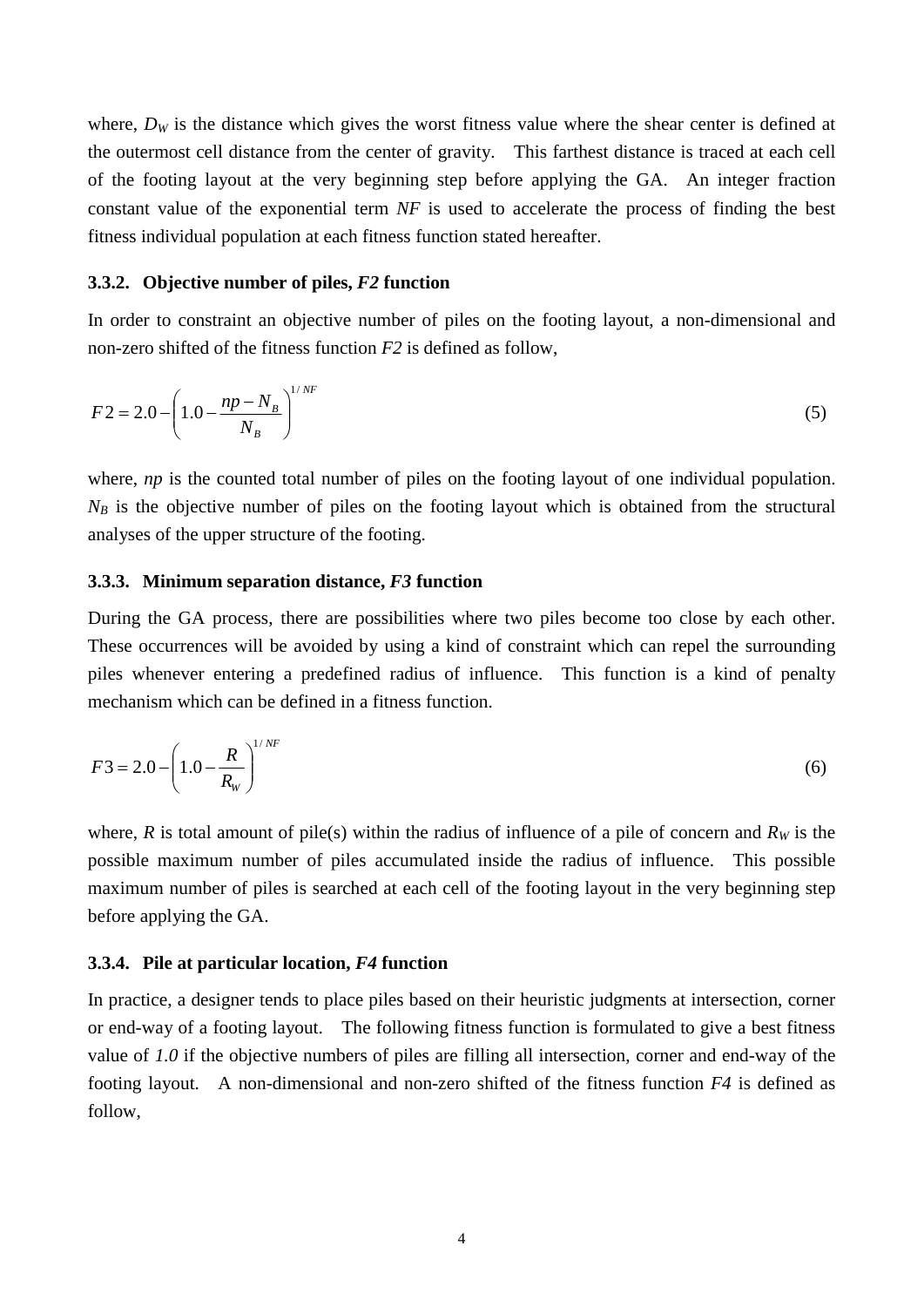$$
F4 = 2.0 - \left(1.0 - \frac{I_B - I}{I_B}\right)^{1/NF}
$$
 (7)

where,  $I$  is total amount of cell weighted values and  $I_B$  is the best fitness value of total cell weighted values of the footing layout for objective numbers of piles, *NB*.

The cell weighted valuation scheme at designated locations where a pile is placed is shown in Figure 2. These maximum cell weighted values at designated locations are searched from the footing layout in the beginning before applying the GA.

### **4. EXAMPLE**

Figure 3 shows an example of a real layout designed pile foundation of continuous footing problem. The objective number of piles from the real structural calculation design is *29*. The number of piles is a result from the structural calculation in real design work.



**Figure 2: Cell weighted values of piles on footing layout.** 



**Figure 3: Real drawing plan of a pile foundation layout example.**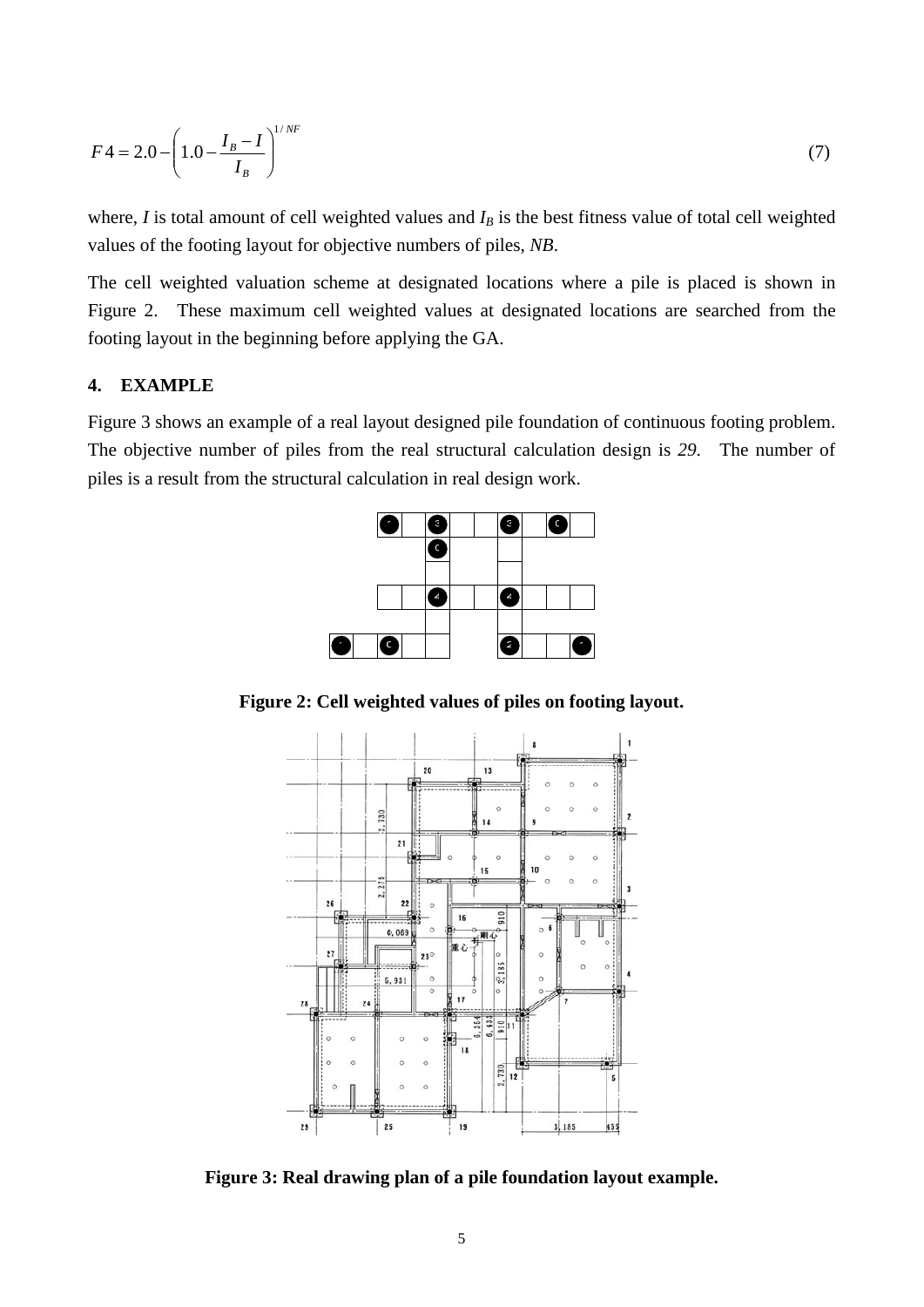

**Figure 4: Result of pile placing on continuous footing layout using GA at 500 generation.** 

Two elites are selected from the population at each generation. The optimal result was obtained after the *500* generations of GA process. The nearly coincidence of the center of gravity and the shear center result is depicted in Figure 7.

Figure 5 shows the total fitness values which vary with the generation produced by the GA process.



**Figure 5: Result of the total fitness values of the first elite generations with** *NF=7***.**